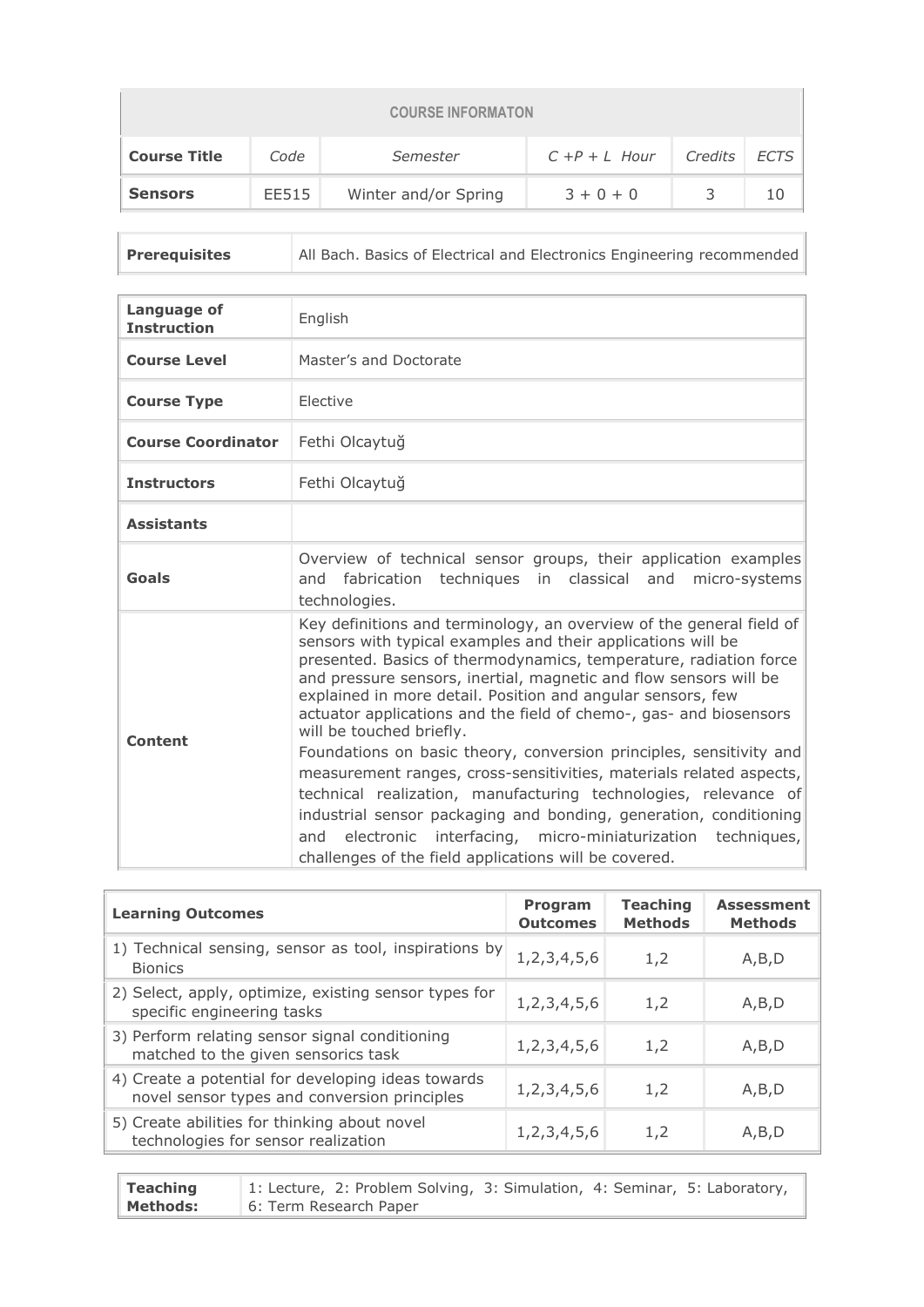**Assessment** 

|                | <b>COURSE CONTENT</b>                                                                                                      |                        |  |  |  |  |  |
|----------------|----------------------------------------------------------------------------------------------------------------------------|------------------------|--|--|--|--|--|
|                | <b>Week Topics</b>                                                                                                         | <b>Study Materials</b> |  |  |  |  |  |
| $\mathbf{1}$   | Introduction with Selected Examples of Sensor Applications                                                                 | Lecture Notes          |  |  |  |  |  |
| $\overline{2}$ | Brief Rewiev of the Basics of Thermodynamics and of the Key<br>Terminology for Sensors                                     | Lecture Notes          |  |  |  |  |  |
| 3              | Definitions of Temperature, Thermoelectric Effects, Seebeck-<br>Effect, Metallic and Semiconducting Thermocouples          | Lecture Notes          |  |  |  |  |  |
| $\overline{4}$ | Peltier-Effect in Metalls and Semiconductors, Applications of the<br>Seebeck and Peltier Effects                           | Lecture Notes          |  |  |  |  |  |
| 5              | Midterm-Exam-1, Metal Resistance Thermometers,<br><b>Semiconductor Basics</b>                                              | Lecture Notes          |  |  |  |  |  |
| 6              | NTC Thermistors, Semiconductor Thermometers, Piezo-Resistive<br>Effect                                                     | Lecture Notes          |  |  |  |  |  |
| $\overline{7}$ | Midterm-Exam-2, Force Sensors, Metallic Strain Gauges,                                                                     | Lecture Notes          |  |  |  |  |  |
| 8              | Piezo-Resistive Effect in Semiconductors, Stress-Strain Relation<br>in Crystalline Materials, Semiconducting Force Sensors | Lecture Notes          |  |  |  |  |  |
| 9              | Pressure Sensors, Application Examples, Microtechnological<br>Realization, Basics of Inertial Sensors                      | Lecture Notes          |  |  |  |  |  |
| 10             | Acceleration Sensors, Gear Rate Sensors                                                                                    | Lecture Notes          |  |  |  |  |  |
| 11             | Introduction to Magnetic Sensors, Magnetoresistive Effects                                                                 | Lecture Notes          |  |  |  |  |  |
| 12             | Magnetoresistive Sensors, Applications, Hall Effect, Hall Sensors,<br>Applications                                         | Lecture Notes          |  |  |  |  |  |
| 13             | Giant Magnetoresistive Effect and its Applications, Flow Sensor<br>Principles                                              | Lecture Notes          |  |  |  |  |  |
| 14             | Technical Realization of Flow Sensors, Electrochemical Sensors                                                             | Lecture Notes          |  |  |  |  |  |

| <b>RECOMMENDED SOURCES</b>  |                                                                                                                                                                                                                                                                                                                                                                                                                  |  |  |  |
|-----------------------------|------------------------------------------------------------------------------------------------------------------------------------------------------------------------------------------------------------------------------------------------------------------------------------------------------------------------------------------------------------------------------------------------------------------|--|--|--|
| <b>Textbook</b>             | Lecture Notes                                                                                                                                                                                                                                                                                                                                                                                                    |  |  |  |
| <b>Additional Resources</b> | Books:<br>Sze, Semiconductor Sensors, Publishing House VCH<br>Middelhoek, Silicon Sensors, TU Delft<br>Gardner, Microsensors, Wiley<br>Göpel, Sensors Vol. 1 to n, Publishing House VCH<br>Fraden Jacob, Handbook of Modern Sensors: Physics, Designs,<br>and Applications, 2004<br>Soloman Sabrie, Sensors handbook, McGraw-Hill, New York<br>2010<br>Journals:<br>Sensors and Actuators A: Physical (Elsevier) |  |  |  |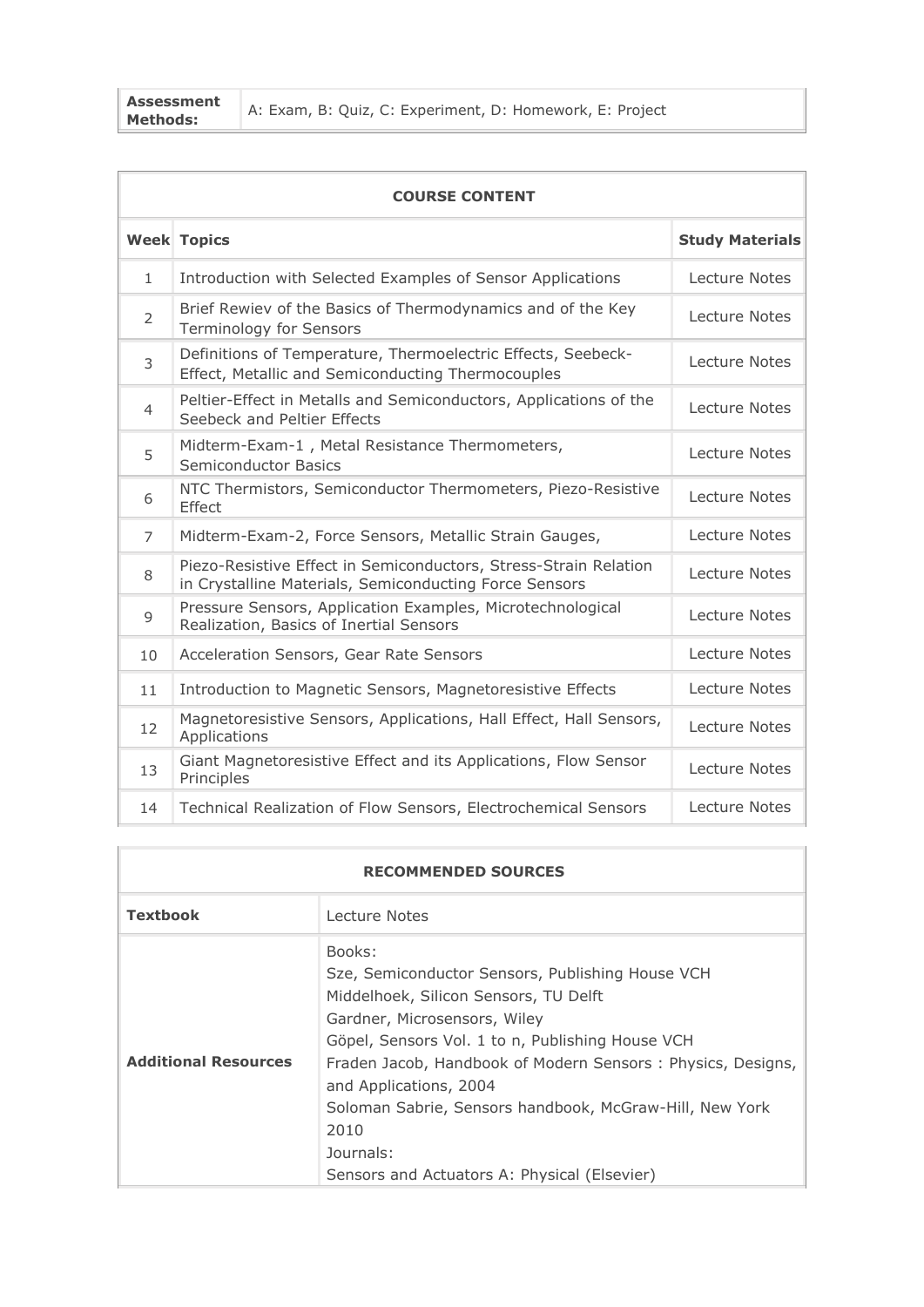|                    | <b>MATERIAL SHARING</b>   |
|--------------------|---------------------------|
| <b>Documents</b>   | Course Web Page (Coadsys) |
| <b>Assignments</b> | Course Web Page (Coadsys) |
| <b>Exams</b>       | Course Web Page (Coadsys) |

 $\overline{\phantom{a}}$ 

| <b>ASSESSMENT</b>                                                   |               |                   |  |  |  |  |
|---------------------------------------------------------------------|---------------|-------------------|--|--|--|--|
| <b>IN-TERM STUDIES</b>                                              | <b>NUMBER</b> | <b>PERCENTAGE</b> |  |  |  |  |
| Midterm I                                                           | 1             | 20                |  |  |  |  |
| Midterm II                                                          | 1             | 20                |  |  |  |  |
| Homework Assignment                                                 | 1             | 20                |  |  |  |  |
| <b>Total</b>                                                        |               | 60                |  |  |  |  |
| <b>CONTRIBUTION OF FINAL EXAMINATION TO OVERALL</b><br><b>GRADE</b> |               | 40                |  |  |  |  |
| <b>CONTRIBUTION OF IN-TERM STUDIES TO OVERALL</b><br><b>GRADE</b>   |               | 60                |  |  |  |  |
| <b>Total</b>                                                        |               | 100               |  |  |  |  |

| <b>COURSE CATEGORY</b> | Field Course |
|------------------------|--------------|
|                        |              |

|                                  | <b>COURSE'S CONTRIBUTION TO PROGRAM</b>                                                                                                                                                |              |  |   |                     |          |  |  |
|----------------------------------|----------------------------------------------------------------------------------------------------------------------------------------------------------------------------------------|--------------|--|---|---------------------|----------|--|--|
| Program Learning Outcomes<br>No. |                                                                                                                                                                                        | Contribution |  |   |                     |          |  |  |
|                                  |                                                                                                                                                                                        |              |  |   | $1 \t2 \t3 \t4 \t5$ |          |  |  |
| 1                                | Can reach information in breadth and depth, and can evaluate, interpret and<br>apply this information to scientific research in the area of Electrical and<br>Electronics Engineering. |              |  |   | X                   |          |  |  |
| $\mathcal{P}$                    | Can complete and apply information with scientific methods using limited or<br>missing data; can integrate information from different disciplines.                                     |              |  |   |                     | X        |  |  |
| 3                                | Sets up Electrical and Electronics Engineering problems, develops and<br>implements innovative methods for their solutions.                                                            |              |  |   |                     | X        |  |  |
| $\overline{4}$                   | Develops new and/or original ideas and methods; finds innovative solutions<br>to the system, component, or process design.                                                             |              |  |   |                     | $\times$ |  |  |
| 5                                | Has comprehensive knowledge about the state-of-the-art techniques and<br>methods in Electrical and Electronics Engineering and their limitations.                                      |              |  |   | X                   |          |  |  |
| 6                                | Can design and conduct research of analytical, modeling or experimental<br>orientation; can solve and interpret complex cases that come up during this<br>process.                     |              |  |   | X                   |          |  |  |
| $\overline{7}$                   | Can communicate verbally and in writing in one foreign language (English)<br>at the General Level B2 of the European Language Portfolio.                                               |              |  | X |                     |          |  |  |